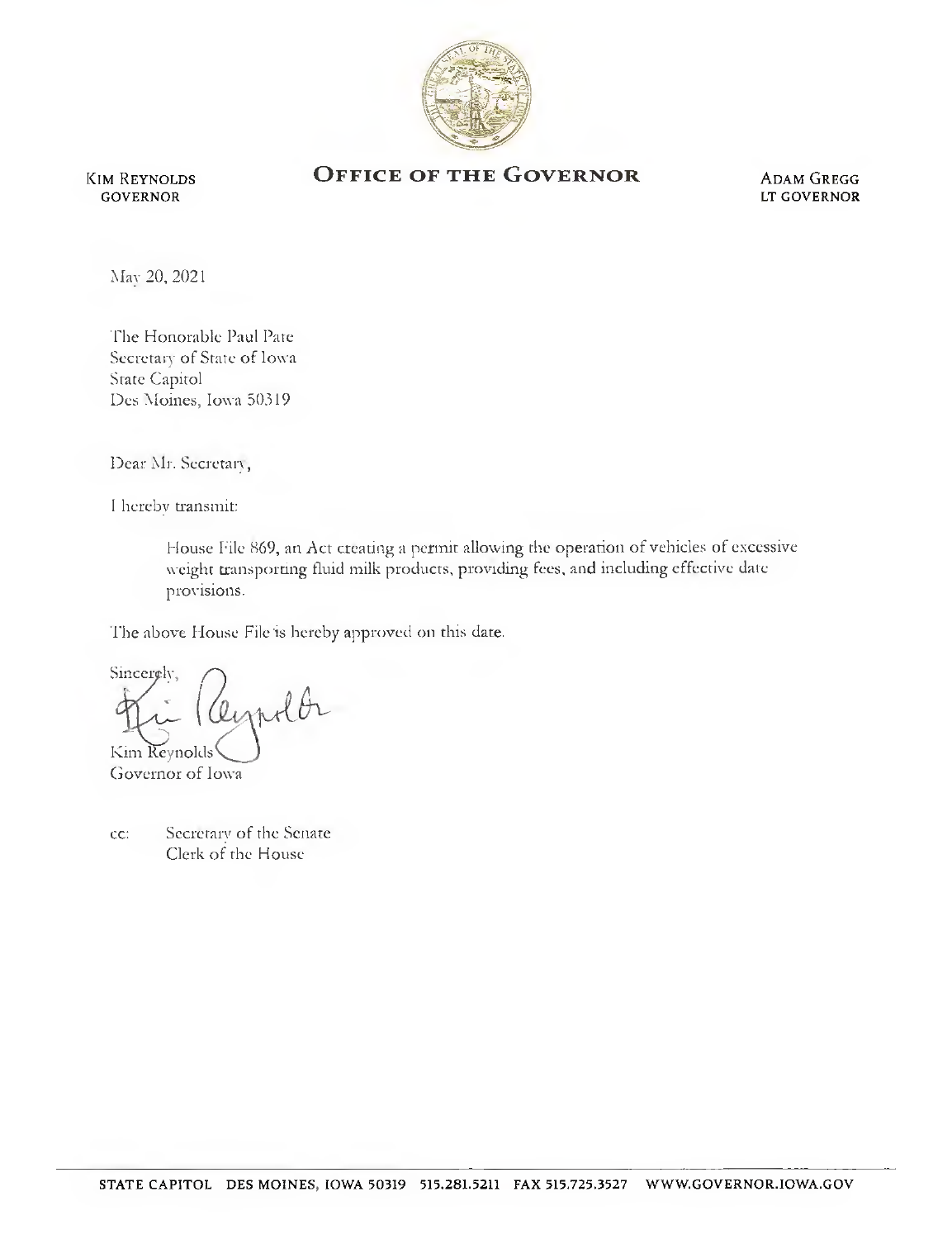

House File 869

## AN ACT

CREATING A PERMIT ALLOWING THE OPERATION OF VEHICLES OF EXCESSIVE WEIGHT TRANSPORTING FLUID MILK PRODUCTS, PROVIDING FEES, AND INCLUDING EFFECTIVE DATE PROVISIONS.

BE IT ENACTED BY THE GENERAL ASSEMBLY OF THE STATE OF IOWA:

Section 1. Section 321.463, subsection 3, Code 2021, is amended to read as follows:

3. Notwithstanding other provisions of this chapter to the contrary, indivisible loads operating under the permit requirements of sections  $321E.7$ ,  $321E.8$ ,  $321E.9$ , and  $321E.29A$ , and 321E.29B, and divisible loads operating under the permit requirements of section 321E.26, shall be allowed a maximum of twenty thousand pounds per axle.

Sec. 2. Section 321E.14, subsection 1, Code 2021, is amended by adding the following new paragraph:

NEW PARAGRAPH, k. Four hundred dollars for a fluid milk products annual permit issued pursuant to section 321E.29B.

Sec. 3. NEW SECTION. 321E.29B Fluid milk products annual permit.

1. Notwithstanding section 321E.8, the department may issue annual permits for the operation of vehicles or combinations of vehicles transporting fluid milk products to or from a milk plant, receiving station, or transfer station, exceeding the weight limitation of section 321.463 but not exceeding a gross weight of ninety-six thousand pounds, on primary roads and primary road extensions in cities.